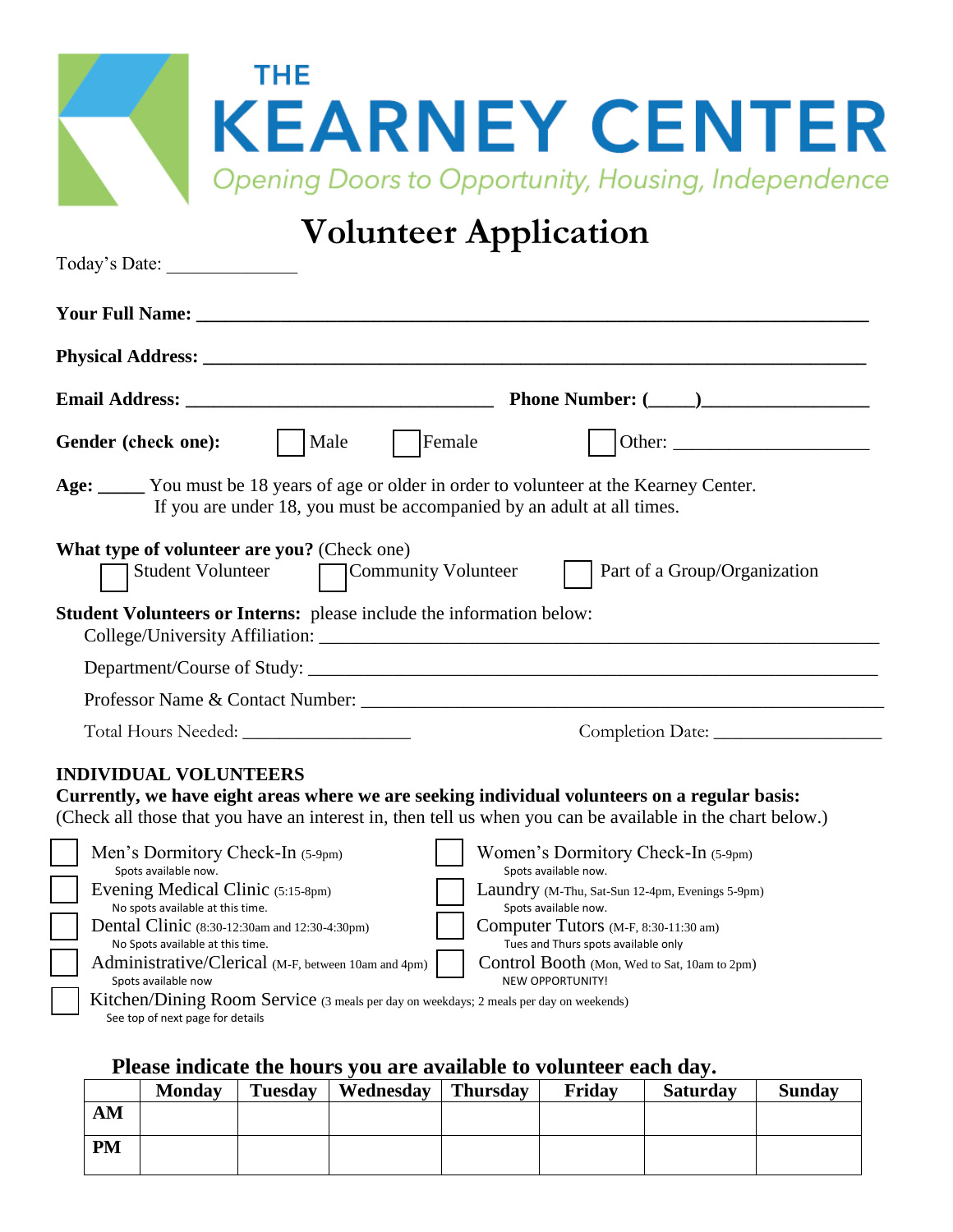#### **VOLUNTEER GROUPS:**

Groups can volunteer in a variety of ways. Groups can serve in the Kitchen, conduct a cleanup project of The Kearney Center property, facilitate a class or activity for our clients, or organize a donation drive among your members for canned goods, dried food, toiletries, towels, bedding and select clothing items for our clients.

In every case, please contact the Volunteer Coordinator at [william.clark-gipson@cesctlh.org](mailto:volunteer@cesctlh.org).

#### **Many people have not ever met individuals experiencing homelessness face-to-face, or worked with them side-by-side. When you volunteer at The Kearney Center, you will do so.**

\_\_\_\_\_\_\_\_\_\_\_\_\_\_\_\_\_\_\_\_\_\_\_\_\_\_\_\_\_\_\_\_\_\_\_\_\_\_\_\_\_\_\_\_\_\_\_\_\_\_\_\_\_\_\_\_\_\_\_\_\_\_\_\_\_\_\_\_\_\_\_\_\_\_\_\_\_\_\_\_\_\_\_\_\_\_\_\_\_\_ \_\_\_\_\_\_\_\_\_\_\_\_\_\_\_\_\_\_\_\_\_\_\_\_\_\_\_\_\_\_\_\_\_\_\_\_\_\_\_\_\_\_\_\_\_\_\_\_\_\_\_\_\_\_\_\_\_\_\_\_\_\_\_\_\_\_\_\_\_\_\_\_\_\_\_\_\_\_\_\_\_\_\_\_\_\_\_\_\_\_

|                                                                    |  | Do you have any personal issues or concerns working closely with those experiencing homelessness? |
|--------------------------------------------------------------------|--|---------------------------------------------------------------------------------------------------|
| (Check one)   $\begin{array}{ c c c c c } \hline \end{array}$   NO |  |                                                                                                   |
| If yes, feel free to explain:                                      |  |                                                                                                   |

| Do you have any health issues we should be aware of that might prevent you from effectively completing |                                                                                                   |  |  |  |
|--------------------------------------------------------------------------------------------------------|---------------------------------------------------------------------------------------------------|--|--|--|
|                                                                                                        | your volunteer duties? (Examples: seizures, epilepsy, allergies, etc.) (Check one)     YES     NO |  |  |  |
| If YES, please describe:                                                                               |                                                                                                   |  |  |  |
|                                                                                                        |                                                                                                   |  |  |  |
| <b>Emergency Contact Information:</b>                                                                  |                                                                                                   |  |  |  |

| <b>NT</b><br>'N.<br>៶ |  |  |
|-----------------------|--|--|
| Phone number          |  |  |

Though the Volunteer Coordinator will be your primary point-of-contact for schedule changes and questions, volunteers will often be supervised by other staff and therefore additional direction will come from the supervisor on your particular shift.

### **What will happen to my Application?**

After completing it, please submit your application to the Volunteer Coordinator, William Clark-Gipson, via email william.clark-gipson@cesctlh.org. If, before submitting it, you have any questions or concerns, feel free to email him. Once it is reviewed, the Volunteer Coordinator will contact you, and with the exception of large groups you will be notified about the next scheduled 1-hour volunteer orientation, which all individual volunteers are required to attend. This will include a brief tour of the facility and a fuller explanation of all that happens here. Within days you will be sent a copy of our Volunteer Handbook as well a link to SignUp.com where you can see what time [volunteer tasks are a](mailto:volunteer@cesctlh.org)vailable on your preferred dates. If your availability changes, this program allows you to delete your name and select other dates.